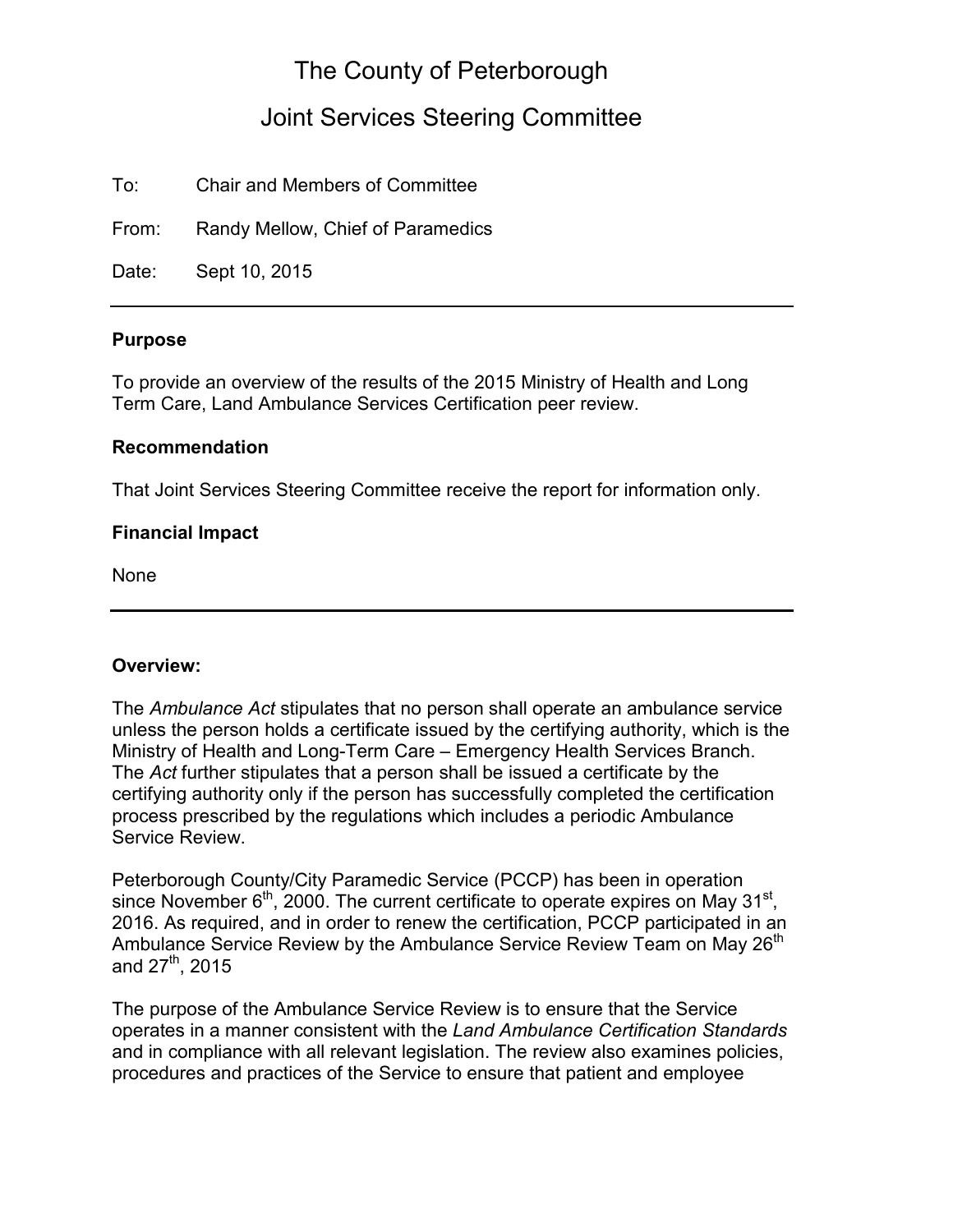Page 2

safety is maintained and that Quality Assurance programs are in place to monitor delivery of care.

### **Summary:**

During the Service Review, all areas of PCCP operation were evaluated and inspected by a team of peer reviewers, drawn from other Paramedic Services in Ontario and MOH-LTC Staff. Random audits were completed on Ambulance Call Reports, examining for accuracy in documentation and compliance with legislated Patient Care Standards. The Review Team conducted detailed inspections of PCCP Stations, ambulances and response vehicles. Members of the Review Team also attended a number of responses with on-duty PCCP Crews in order to evaluate paramedic skills and legislative compliance. Interviews were also conducted with staff, hospitals, dispatch, base hospital and other stakeholders.

The scope of the Review is comprehensive and covers all aspects of a Service's operation including:

- Level of Service Employee Qualifications
- Staffing  **Documentation**
- Training  **Service Review Program**
- Patient Care  **Vehicles**
- Patient Care Equipment Policy and Procedure
	-
- 
- Operations Liaison/Communication

The Land Ambulance Service review process is extremely detailed covering 257 areas of examination which further divide into several thousand points of inspection, data points or requirements.

On August 5, 2015, PCCP received the draft Service Review Report (Draft Executive Summary Report attached as Appendix A) which contained the following:

*I am pleased to enclose the Ambulance Service Review Draft Report which summarizes the inspection conducted May 26 – 27, 2015.* 

*Peterborough County/City Paramedics ambulance service is to be commended for its efforts in the following areas:* 

- *Preparation for the certification inspection*
- *Level of Service*
- *Quality Assurance process*
- *Employee Files*
- *Training*
- *Vehicles*